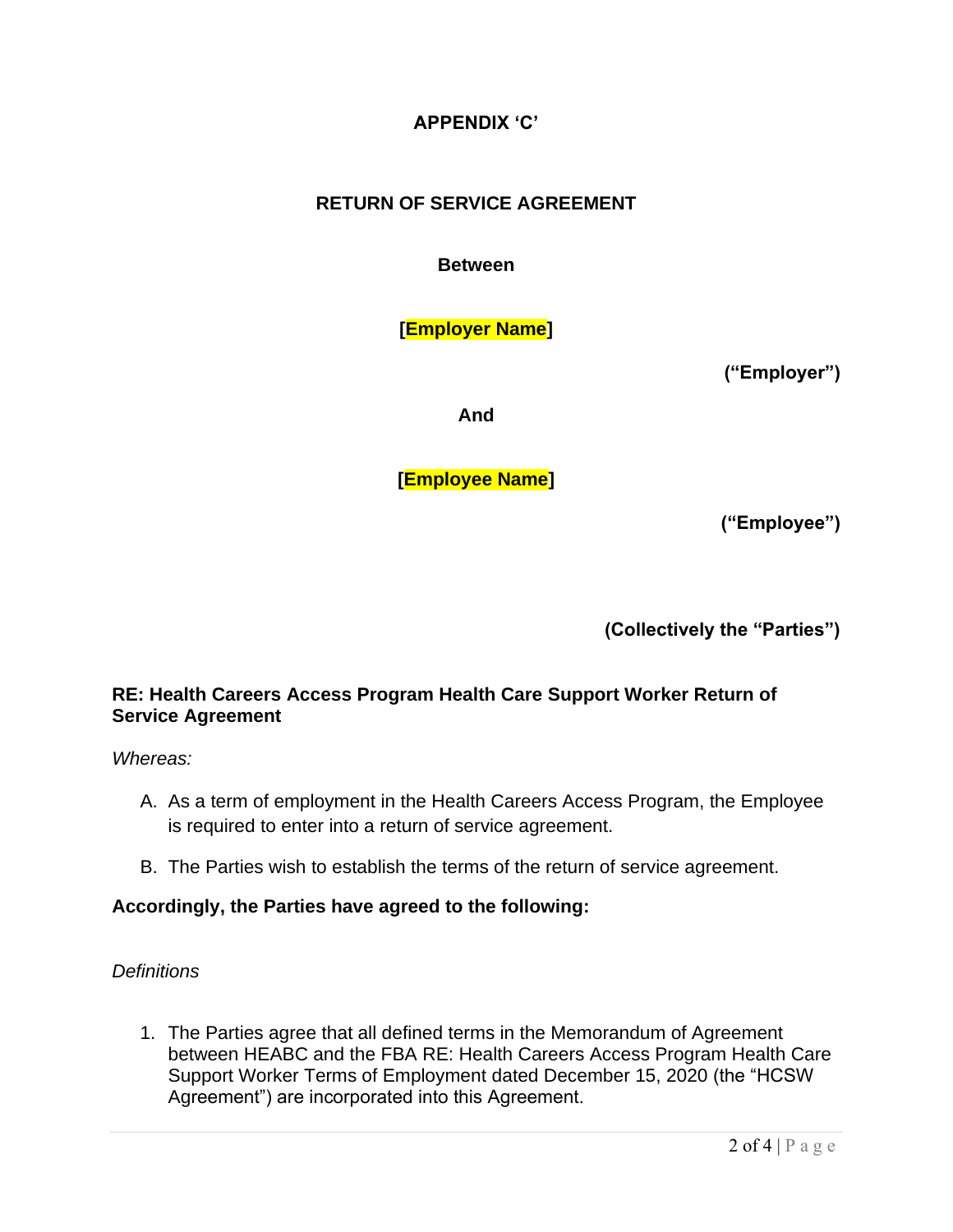- 2. For the purpose of this Agreement, the following additional definitions apply:
	- a. "geographic region" means the area within the legal boundaries of a Health Authority.
	- b. "worksite" means either:
		- i. any single facility defined by common site name as listed in the Facilities Party to the Collective Agreement section of the FBA Collective Agreement; or
		- ii. any individual CBA employer as defined under the applicable Labour Relations Board certification.

# *Consideration*

3. The Employee agrees they have received good and valuable consideration in the form of a paid education opportunity through HCAP, which serves as consideration for the promises contained in this Agreement.

### *Obligation to Work as a Care Aide*

- 4. Upon completion of the Program, the Employee will apply on and accept any regular care aide vacancies available with the Employer at the worksite where they completed the Program (the "Primary Worksite"). If the Employee is unable to accept the only available regular care aide position or positions at the Primary Worksite due to bona fide interference with a protected ground under the *Human Rights Code*, RSBC 1996, c 210, then the Employer will place the Employee on the casual list at the Primary Worksite.
- 5. If there are no regular positions available at the Primary Worksite, the Employee will elect to either:
	- a. be placed on the Employer's casual list at the Primary Worksite; or
	- b. apply for and accept any regular care aide position with the Employer at any worksite operated by the Employer (FBA and CBA included).
- 6. If there are no regular care aide positions available with the Employer at any of its worksites, the Employee may choose to obtain employment with any HEABC-Member employer in a regular or casual capacity as a care aide (FBA and CBA included) at any worksite within in the same geographic region as the Primary Worksite.
- 7. If there are no regular care aide positions available with any HEABC-Member employer within the geographic region, the Employee may choose to obtain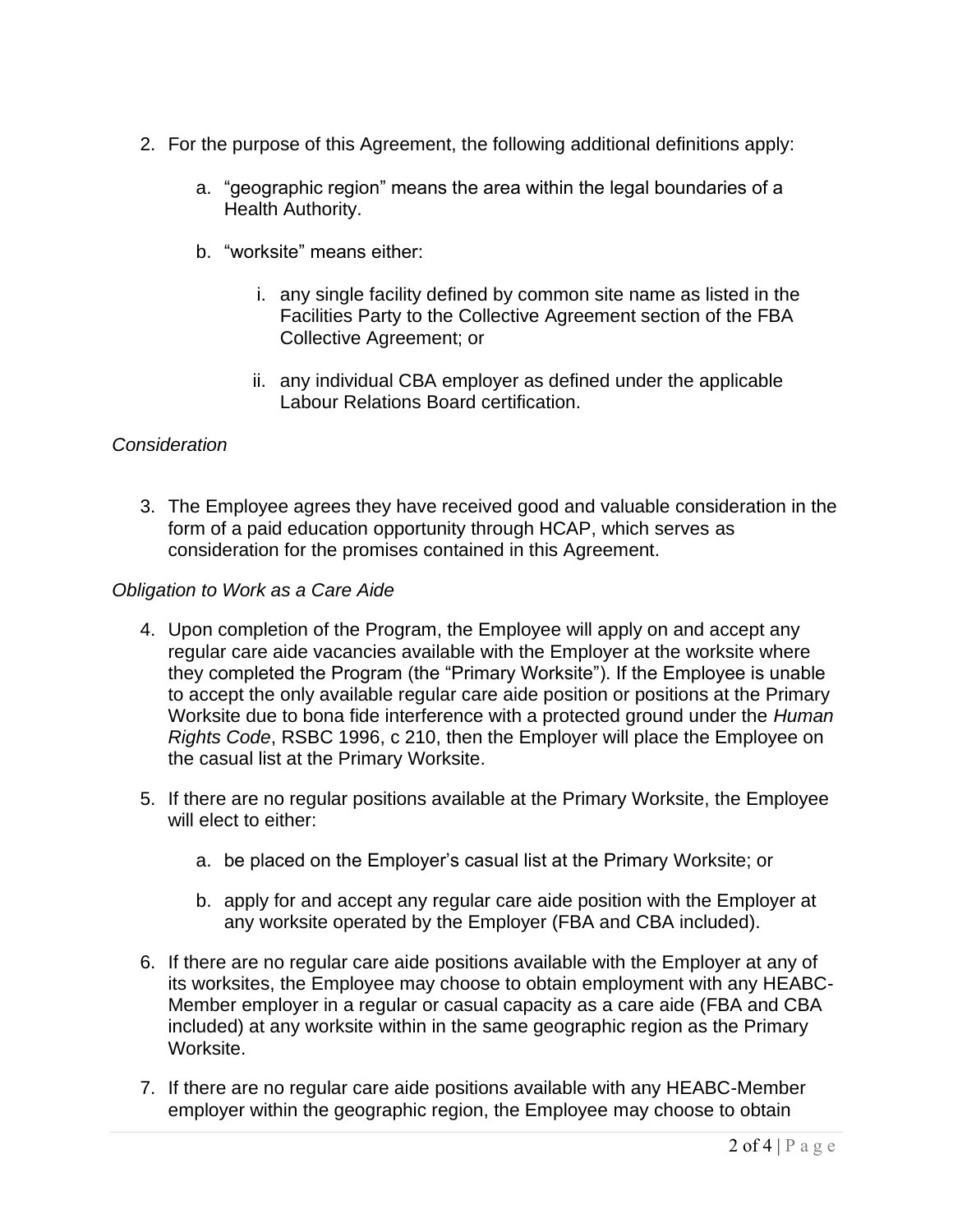employment in a regular or casual capacity as a care aide at any worksite operated by any employer within in the same geographic region as the Primary Worksite.

#### *Return of Service Period*

- 8. Upon becoming employed in accordance with paragraphs 4-7 above, the Employee must complete twelve (12) months of employment as a care aide (the "ROS Period"). During the ROS Period, the Employee must continue to work at the same worksite, but may post into other care aide positions that become available at the same worksite.
- 9. If the Employee fails to accept any employment as a care aide in accordance with paragraphs 4-7, or voluntarily leaves their employment with the Employer during the ROS Period, the Employee will pay the Employer the cost of the Program ("HCAP Costs") proportional to the percentage of the ROS Period that has not been completed. HCAP Costs include:
	- a. All stipends paid to the Employee during the Education Components; and
	- b. All other education costs (stipend, tuition, fees, costs of necessary books) as outlined in the HCSW Agreement.
- 10.If the Employee begins their ROS Period at a new worksite in accordance with paragraphs 6 or 7 above, and the Employee voluntarily leaves their employment as a care aide during the ROS Period, the Employee will pay the Employer the HCAP Costs proportional to the percentage of the ROS Period that has not been completed.

#### *Leaves of Absence*

11.The Employee's twelve-month ROS Period under this Agreement includes vacation periods, but does not include any other leaves of absence that are greater than twenty (20) days. The ROS Period will resume upon the Employee's return from any such leave of absence.